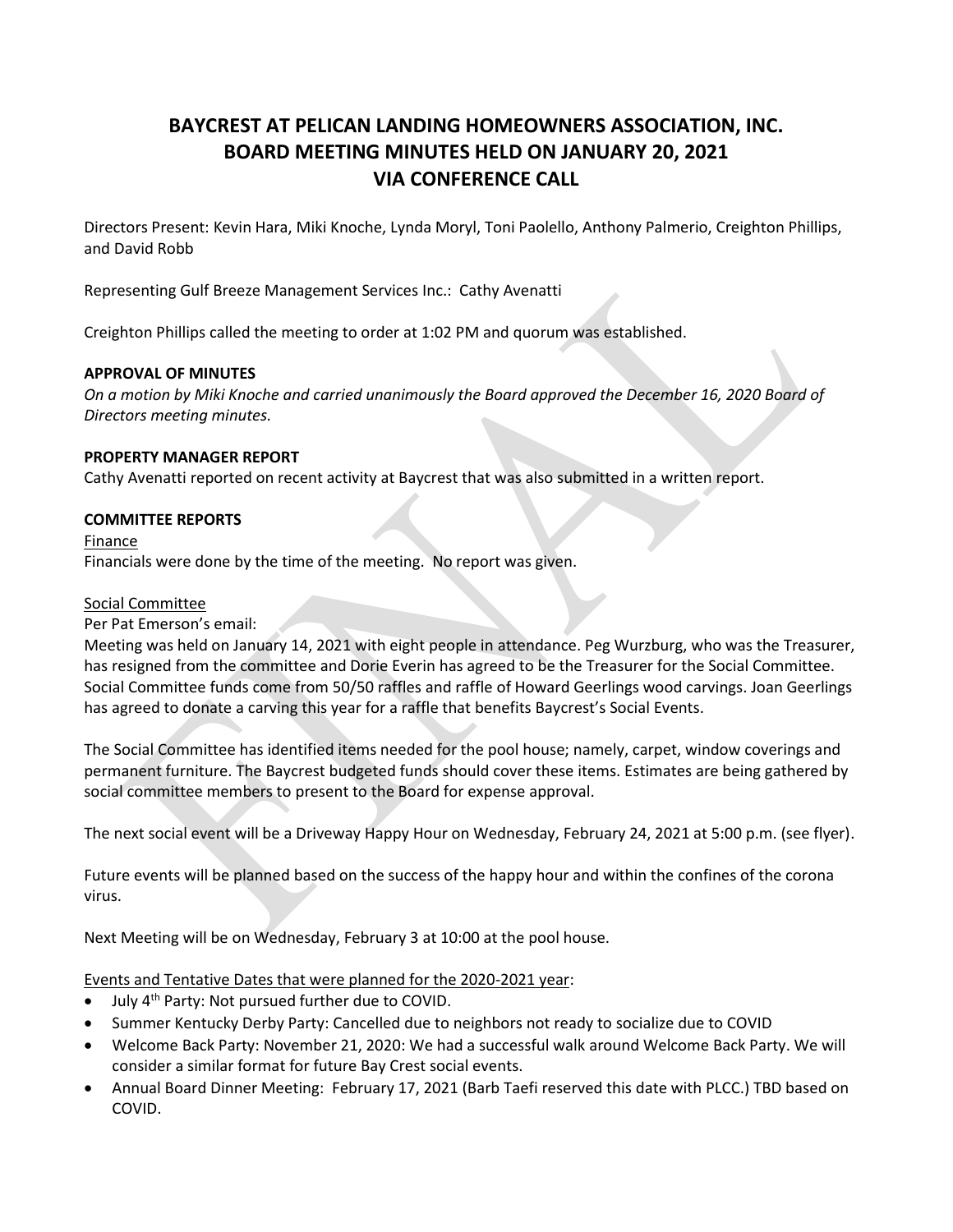Baycrest Board Meeting Minutes January 20, 2021 Page 2

Pool Committee Lynda Moryl will be looking into the correct signs that need to be hung at the pool.

### Lease and Sales Review Board

Toni Paolello reported that there were two homes on the market (25357 and 25452); one sale (25284) which will be closing 2/9/2021 and one lease (25390) from 3/1/2021 to 4/15/2021.

ACMSC No report was given

Welcome Committee No report was given.

**PLCA Board Liaison**

Update on the PLCA Board was given.

# **OLD BUSINESS**

Sod/Irrigation Per Kevin's report out below in New Business.

Toni Paolello brought up the bougainvillea trimming around the pool and she would like to see a straight cut across until it is time to replace them. Peaches Scearce did say that the trimming time is October and if they are trimmed now, they will not bloom. Peaches is working on a landscape plan around the pool. She will provide an estimate to remove the bougainvillea and replace with Cocoplum.

The board would like Toni Paolello to send out a small survey asking the community on how they would like to perimeter to look.

# **NEW BUSINESS**

Reserve Study Anthony Palmerio spoke on the Reserve Study Options: Option 1

Reserve Study indicated that Baycrest should do the irrigation in 2021; streets/curbs/pavers 2022; pool 2023. This would increase the reserve dues by \$70 which the association is not in a position to do.

# Option 2

Irrigation 2021; streets/curbs/pavers 2022; and pool 2023 2021 no dues will be raised with regards to the Reserves.

Option 3 Streets and pool 2021; irrigation 2022; and streets/curbs/pavers 2023. 2023 Reserve dues will increase \$25/quarter.

Option 4

Irrigation 2021; pool/sealcoat 2022; streets/curbs/pavers 2024. Nothing will be done in 2023. 2022 Reserve dues will increase by \$25/quarter.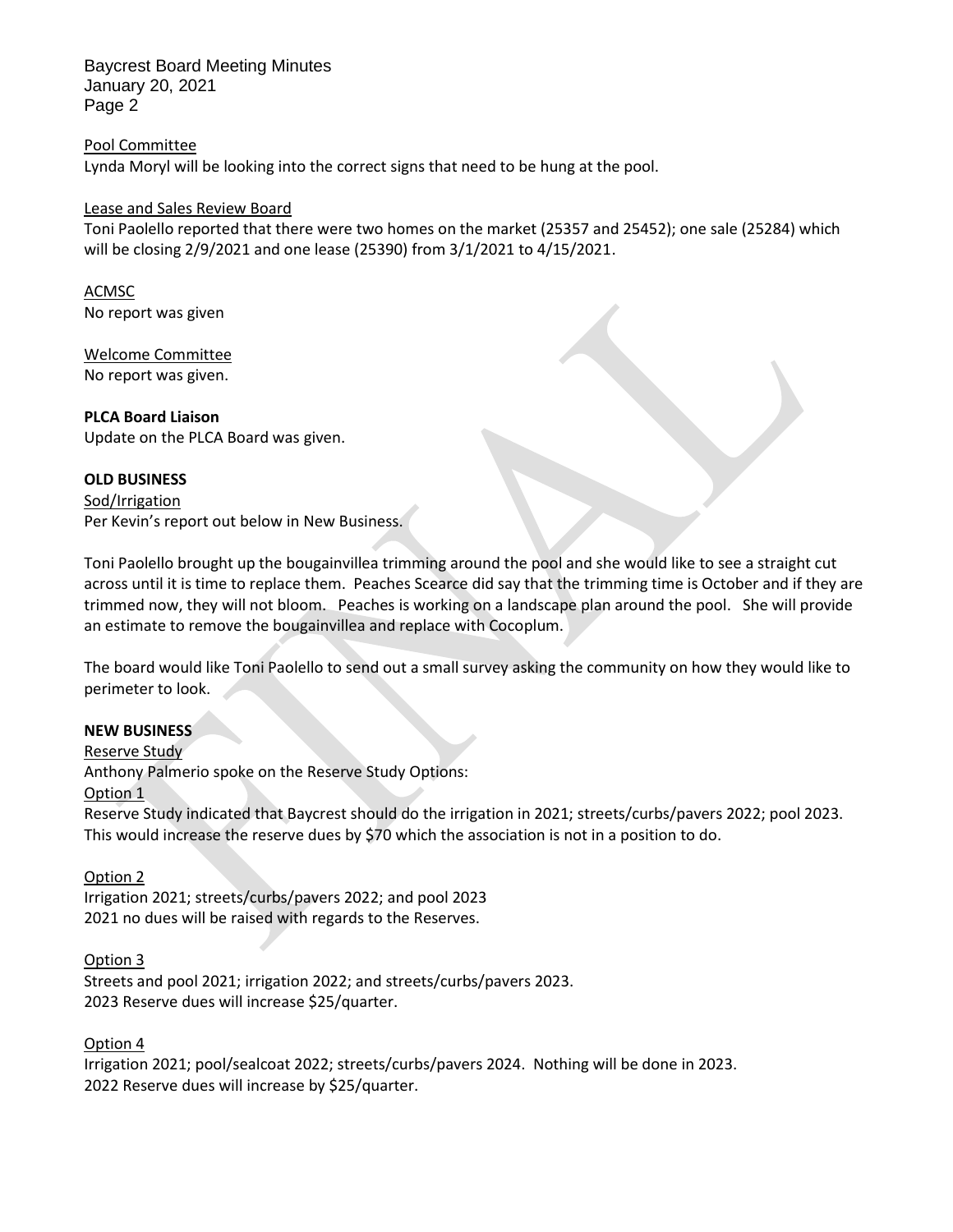Baycrest Board Meeting Minutes January 20, 2021 Page 3

**MOTION:** Anthony Palmerio made a motion to adopt Option 4: Irrigation 2021; pool/sealcoat 2022; streets/curbs/pavers 2024. Nothing will be done in 2023. 2022 Reserve dues will increase by \$25/quarter. David Robb seconded the motion. All were in favor the motion passed.

Irrigation – Creighton/Kevin will be speaking with Lynda Rae (Greenscapes) regarding extending the payments for the single controller irrigation system. (Versus a few big chunks and paying within 18 months). Greenscapes is asking for 10% down (which is normally 40% down) and extend the payments by 18 months with small interest charge starting in 2022. The board felt that maybe they could pay off the balance by the end of the year to eliminate the interest charges.

## Sod/Irrigation

Kevin Hara presented the proposal for the upgraded turf. Kevin recommended that the turf be laid after the new single controller irrigation system is completed. With the new single controller irrigation system, frequent watering can be programmed for those getting new turf, others who did not get new turf will stay on the same watering schedule. It will be programmed based on needs. The new irrigation system will take 8+ weeks to install. If this project is started soon, could be completed by March. There is also a Post Irrigation Study that can be done for a fee.

Owners also need to be proactive and observant when the new sod is installed.

Owner cost proposal (a soil test to be done prior to any install)

- Greenscapes sends a proposal to all those homeowners on the proposal list that Phil provided.
- HO receives the proposal, signs it as a commitment that they want the sod and sends it back.
- Greenscapes at the time of the receiving the signed proposal from the HO can also require a deposit (like most companies that are doing the job would).
- Once the job is completed, Greenscapes can invoice the HO for the remaining amount due.
- This would eliminate Baycrest from fronting any of the  $\frac{1}{2}$  down cost, it makes sure that those want the new sod, are committed to it and doesn't deplete Baycrest's budget of \$7500 and GB doesn't have to have the burden of invoicing HO for their sod costs.
- This should be a transaction between Greenscapes and Baycrest HO. Also, this way if the sod dies, the HO has leverage with Greenscapes to replace.
- And what if a HO does not want to use Greenscapes and wants to purchase elsewhere? That would be their right.

**MOTION:** Kevin Hara made the motion to accept the sod proposal and coordinate installed with the single controller irrigation installation which could be completed in March along with the sod proposal for each of the homeowners. Dave Robb seconded the motion. All were favor. Miki Knoche had left the meeting at the time of this discussion and did not vote.

**MOTION:** Anthony Palmerio made a motion to draft a letter (along with Creighton Phillips) to all residents outlining the Reserve Study options, letting them know that the reserves will increase in 2022 and why Option 4 was chosen. In this letter the new single controller irrigation and new sod will also be discussed outlining the process. All were in favor the motion passed.

Creighton Phillips will pass along the new irrigation proposal with the terms to be included.